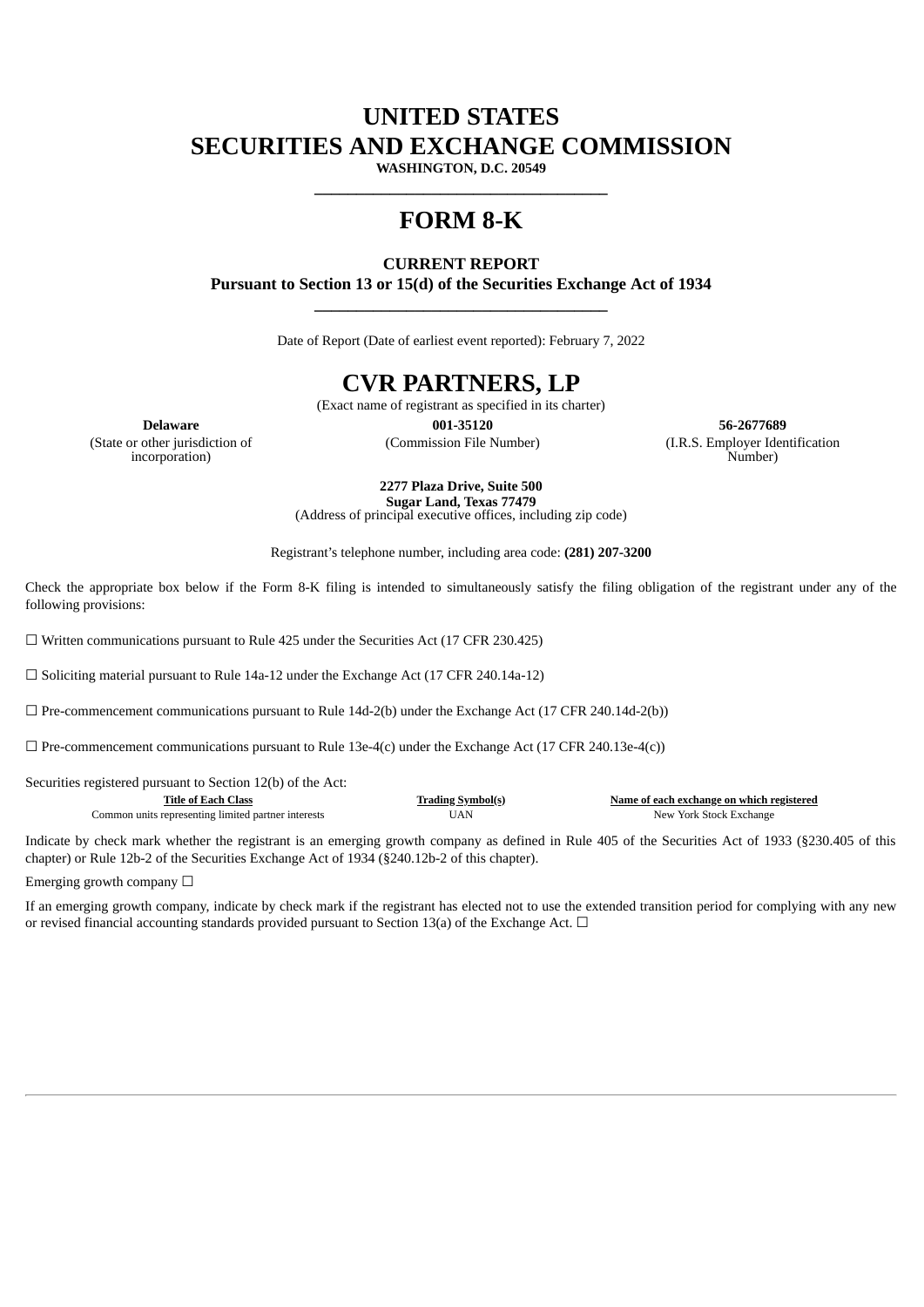## **Item 8.01. Other Events.**

On February 7, 2022, CVR Partners, LP (the "Partnership") issued a press release announcing that the Partnership and its indirect wholly owned subsidiary, CVR Nitrogen Finance Corporation (together with the Partnership, the "Issuers"), delivered a notice of full redemption for the remaining balance of the Issuers' outstanding 9.250% Senior Secured Notes due 2023 (the "2023 Notes") at a par redemption price, plus accrued and unpaid interest on the redeemed portion of the 2023 Notes, to be redeemed on February 22, 2022. As of February 7, 2022, there was outstanding an aggregate principal amount of \$65 million of the 2023 Notes. Wilmington Trust, National Association is the trustee for the 2023 Notes and is serving as the paying agent for the full redemption. The full text of the press release is attached hereto as Exhibit 99.1 and is incorporated herein by reference.

The information in this Current Report on Form 8-K ("Current Report") and Exhibit 99.1 is being furnished, not filed, pursuant to Items 8.01 and 9.01 of Form 8-K. Accordingly, the information in Items 8.01 and 9.01 of this Current Report, including Exhibit 99.1, will not be subject to liability under Section 18 of the Securities and Exchange Act of 1934, as amended (the "Exchange Act"), and will not be incorporated by reference into any registration statement or other document filed by the Partnership under the Securities Act of 1933, as amended, or the Exchange Act, unless specifically identified therein as being incorporated by reference. The furnishing of information in this Current Report, including Exhibit 99.1, is not intended to, and does not, constitute a determination or admission by the Partnership that the information in this Current Report, including Exhibit 99.1, is material or complete, or that investors should consider this information before making an investment decision with respect to any security of the Partnership or any of its affiliates.

## **Item 9.01. Financial Statements and Exhibits.**

## **(d) Exhibits**

The following exhibits are being "furnished" as part of this Current Report:

| Exhibit<br><u>Number</u> | <b>Exhibit Description</b>                                                                                |
|--------------------------|-----------------------------------------------------------------------------------------------------------|
| 99.1                     | Press Release dated February 7, 2022.                                                                     |
| 104                      | Cover Page Interactive Data File (the cover page XBRL tags are embedded within the Inline XBRL document). |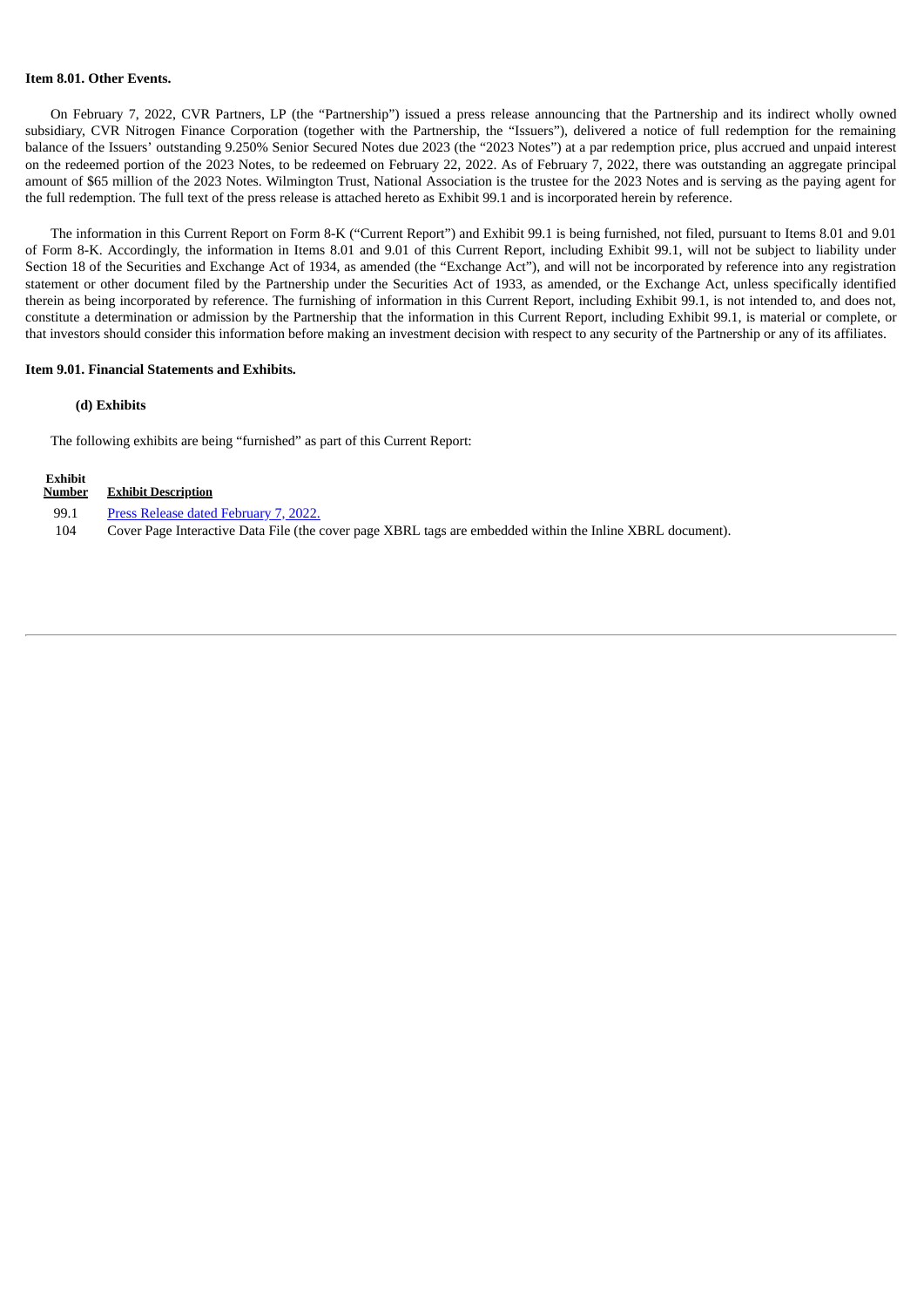## **SIGNATURES**

Pursuant to the requirements of the Securities Exchange Act of 1934, the registrant has duly caused this report to be signed on its behalf by the undersigned hereunto duly authorized.

Date: February 7, 2022

CVR Partners, LP By: CVR GP, LLC, its general partner

By: /s/ Dane J. Neumann

Dane J. Neumann Executive Vice President and Chief Financial Officer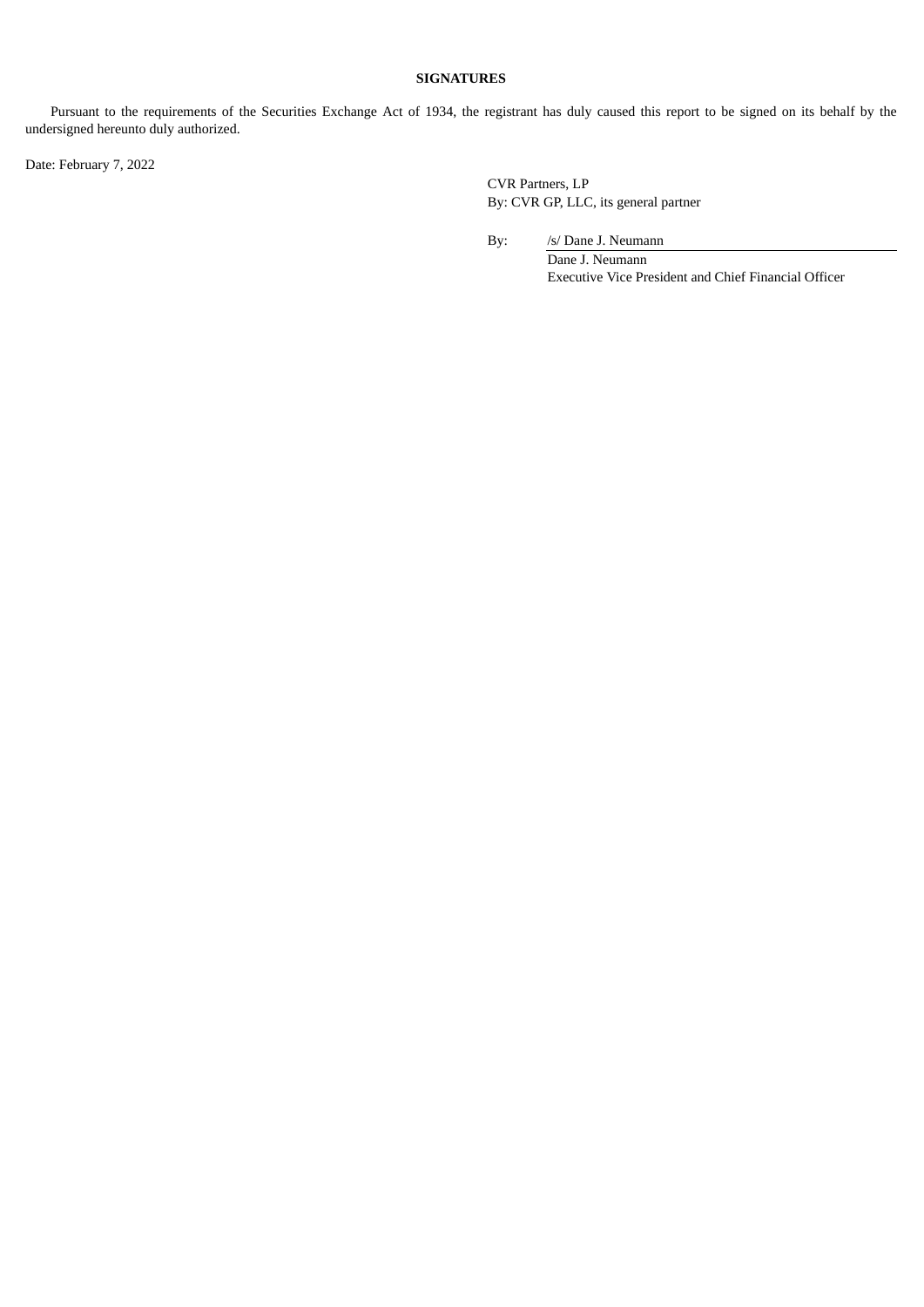

## **CVR Partners Announces Notice of Full Redemption for its 9.250% Senior Secured Notes Due 2023**

<span id="page-3-0"></span>**SUGAR LAND, Texas (February 7, 2022)** – CVR Partners, LP ("CVR Partners") (NYSE: UAN) today announced that CVR Partners and its indirect wholly owned subsidiary, CVR Nitrogen Finance Corporation (together with CVR Partners, the "Issuers"), delivered a notice of full redemption for the remaining balance of the Issuers' outstanding 9.250% Senior Secured Notes due 2023 (the "2023 Notes") at a par redemption price, plus accrued and unpaid interest on the redeemed portion of the 2023 Notes, to be redeemed on February 22, 2022. As of February 7, 2022, there was outstanding an aggregate principal amount of \$65 million of the 2023 Notes. Wilmington Trust, National Association is the trustee for the 2023 Notes and is serving as the paying agent for the full redemption.

### **Forward-Looking Statements**

This news release contains forward-looking statements within the meaning of Section 27A of the Securities Act and Section 21E of the Securities Exchange Act of 1934, as amended. Statements concerning current estimates, expectations and projections about future results, performance, prospects, opportunities, plans, actions and events and other statements, concerns, or matters that are not historical facts are "forward-looking statements," as that term is defined under the federal securities laws. These forward-looking statements include, but are not limited to, the statements regarding the redemption of the 2023 Notes in whole, part or at all. You can generally identify forward-looking statements by our use of forward-looking terminology such as "anticipate," "believe," "continue," "could," "estimate," "expect," "explore," "evaluate," "intend," "may," "might," "plan," "potential," "predict," "seek," "should," or "will," or the negative thereof or other variations thereon or comparable terminology. These forward-looking statements are only predictions and involve known and unknown risks and uncertainties, many of which are beyond our control. For additional discussion of risk factors which may affect our results, please see the risk factors and other disclosures included in our most recent Annual Report on Form 10-K, any subsequently filed Quarterly Reports on Form 10-Q and our other filings with the Securities and Exchange Commission. These and other risks may cause our actual results, performance or achievements to differ materially from any future results, performance or achievements expressed or implied by these forward-looking statements. Given these risks and uncertainties, you are cautioned not to place undue reliance on such forward-looking statements. The forward-looking statements included in this news release are made only as of the date hereof. CVR Partners disclaims any intention or obligation to update publicly or revise any forwardlooking statements, whether as a result of new information, future events or otherwise, except to the extent required by law.

#### **About CVR Partners, LP**

Headquartered in Sugar Land, Texas, CVR Partners, LP is a Delaware limited partnership focused on the production, marketing and distribution of nitrogen fertilizer products. It primarily produces urea ammonium nitrate (UAN) and ammonia, which are predominantly used by farmers to improve the yield and quality of their crops. CVR Partners' Coffeyville, Kansas, nitrogen fertilizer manufacturing facility includes a 1,300 ton-per-day ammonia unit, a 3,000 tonper-day UAN unit and a dual-train gasifier complex having a capacity of 89 million standard cubic feet per day of hydrogen. CVR Partners' East Dubuque, Illinois, nitrogen fertilizer manufacturing facility includes a 1,075 ton-per-day ammonia unit and a 1,100 ton-per-day UAN unit.